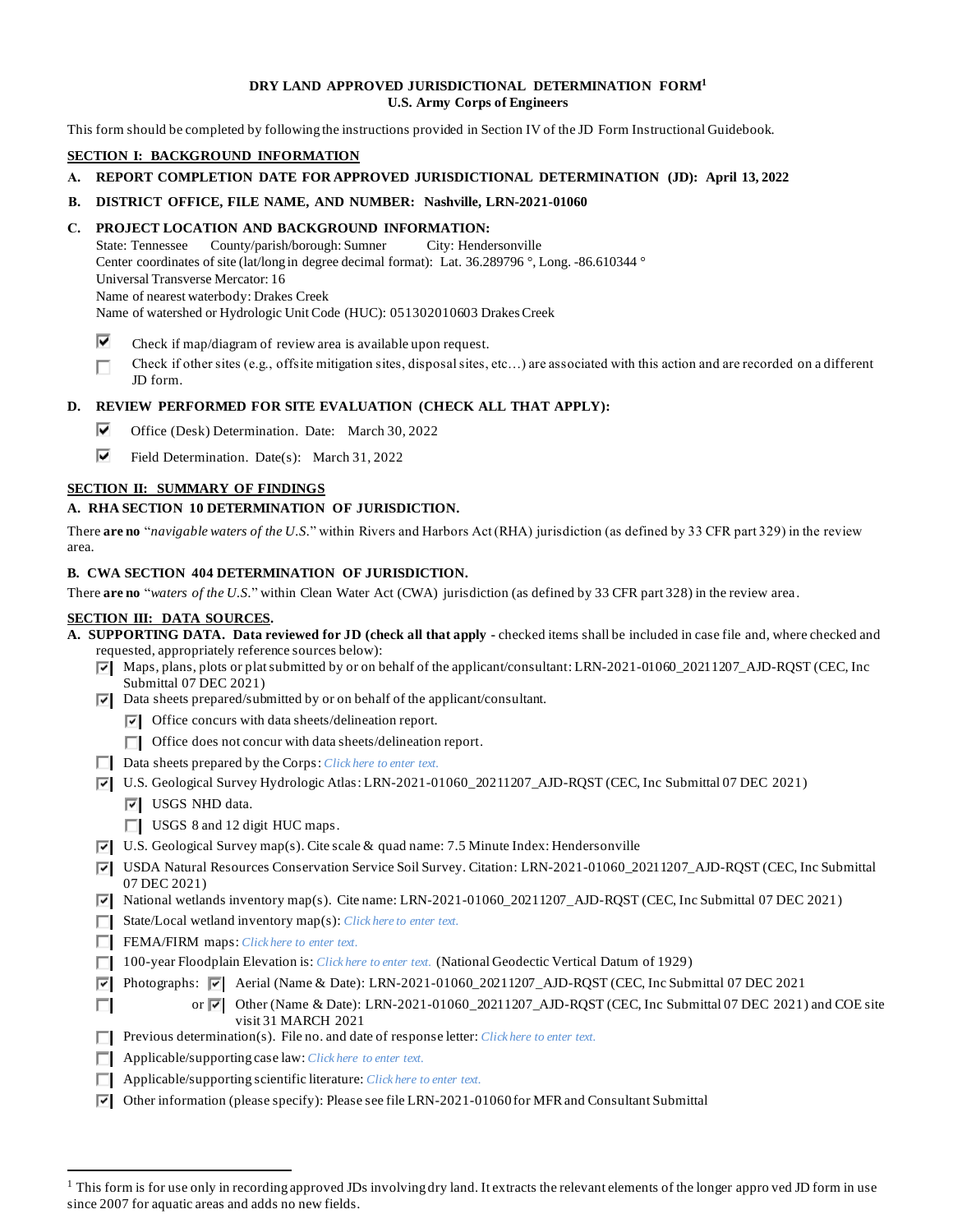# **B. REQUIRED ADDITIONAL COMMENTS TO SUPPORT JD. EXPLAIN RATIONALE FOR DETERMINATION THAT THE**

**REVIEW AREA ONLY INCLUDES DRY LAND:** The site visit confirmed that there were no water features on site. The site is bordered by USACOE property along Drakes Creek to the north, a road to the east and residential to the South and West.